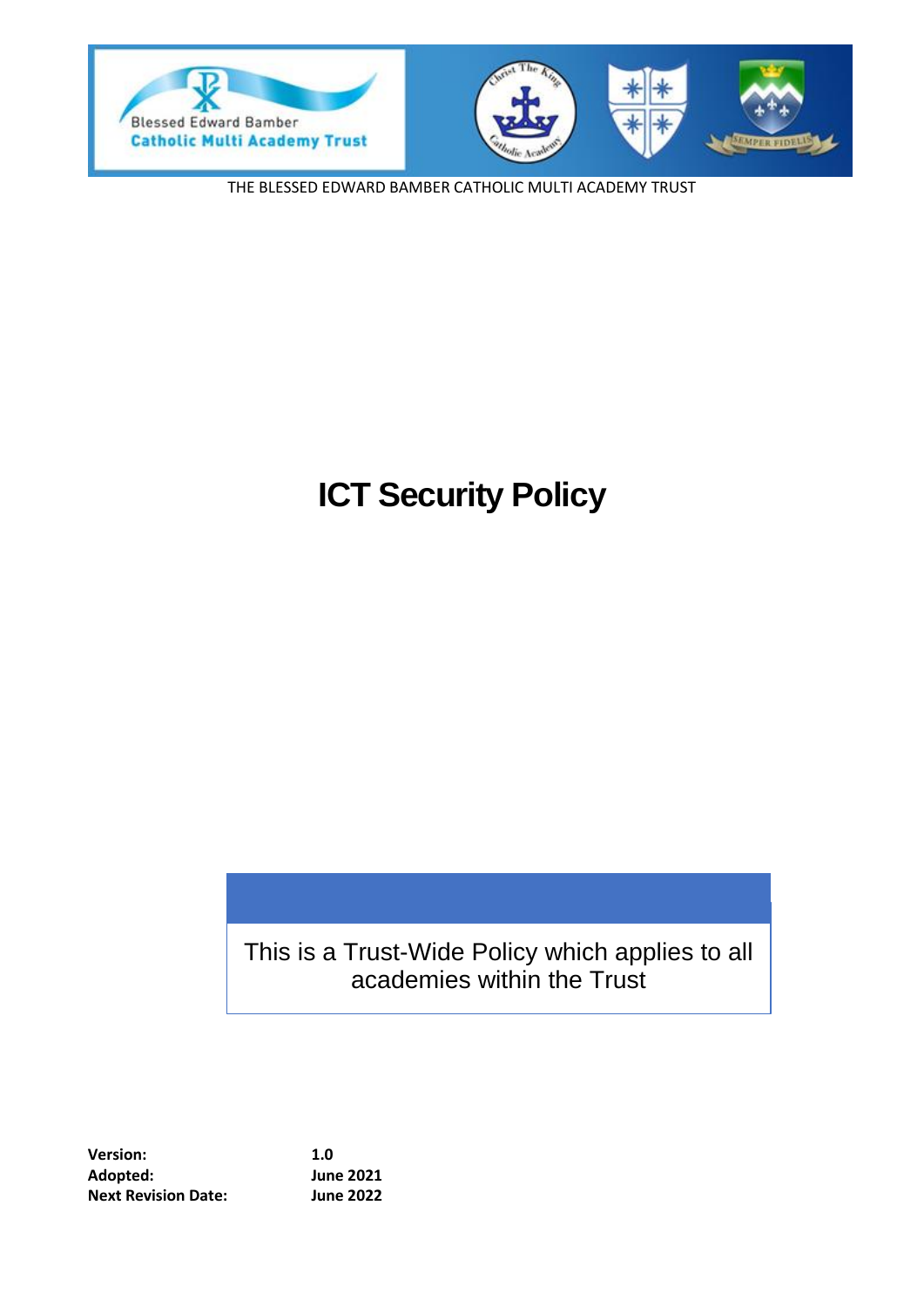#### **Introduction**

Effective technical security depends not only on technical measures, but also on appropriate policies and procedures and on good user education and training. The academy will be responsible for ensuring that the trust infrastructure is as safe and secure as is reasonably possible and that:

- users can only access data to which they have right of access
- no user should be able to access another's files (other than that allowed for monitoring purposes within the trust policies).
- access to personal data is securely controlled in line with the trusts personal data policy
- logs are maintained of access by users and of their actions while users of the system
- there is effective guidance and training for users
- there are regular reviews and audits of the safety and security of trust computer systems
- there is oversight from senior leaders and these have an impact on policy and practice.

#### **Responsibilities**

The management of technical security will be the responsibility of the Network Manager.

#### **Policy statements**

The academy will be responsible for ensuring that their infrastructure/network is as safe and secure as is reasonably possible and that policies and procedures approved within this policy are implemented. It will also need to ensure that the relevant people receive guidance and training and will be effective in carrying out their responsibilities:

- academy technical systems will be managed in ways that ensure that the academy meets recommended technical requirements.
- there will be regular reviews and audits of the safety and security of academy technical systems.
- servers, wireless systems and cabling must be securely located and physical access restricted.
- appropriate security measures are in place to protect the servers, firewalls, switches, routers, wireless systems, work stations, mobile devices etc from accidental or malicious attempts which might threaten the security of the academy systems and data.
- responsibilities for the management of technical security are clearly assigned to appropriate and well trained staff.
- all users will have clearly defined access rights to academy technical systems. Details of the access rights available to groups of users will be recorded by the technical team and will be reviewed annually alongside this policy.
- users will be made responsible for the security of their username and password, must not allow other users to access the systems using their log on details and must immediately report any suspicion or evidence that there has been a breach of security.
- the Network Manager is responsible for ensuring that software licence logs are accurate and up to date and that regular checks are made to reconcile the number of licences purchased against the number of software.
- technical staff regularly monitor and record the activity of users on the academy technical systems and users are made aware of this in the acceptable use agreement.
- remote management tools are used by staff to control workstations and view user's activity
- an appropriate system is in place for users to report any actual/potential technical incident to the technical team via the ICT Helpdesk system.
- installation of programmes should be requested via the ICT Helpdesk system and will be accommodated when possible in line with security best practices.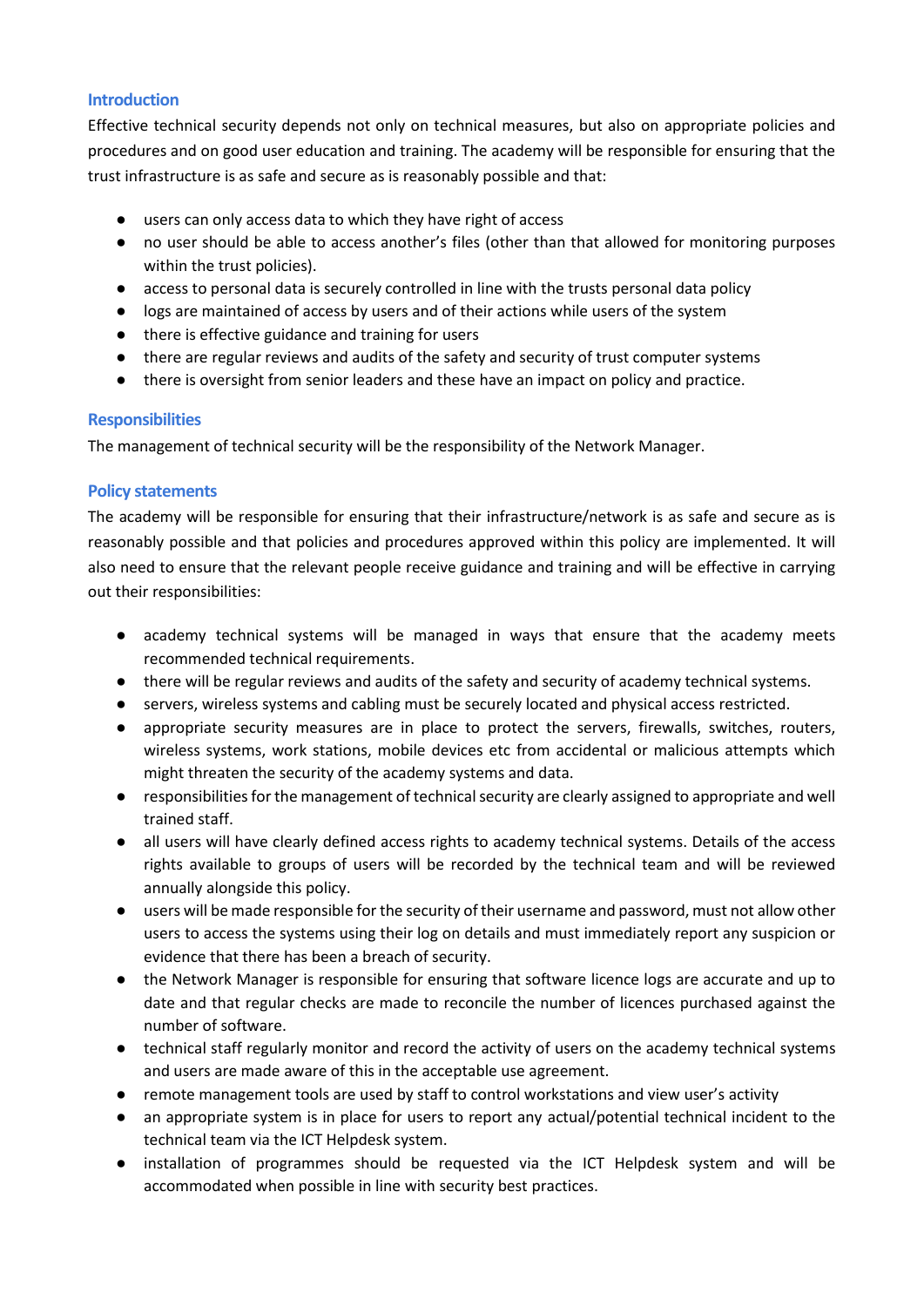- devices supplied to academy employees should only be used by the employee (e.g. not used as a shared family device).
- an agreed policy is in place regarding the use of removable media (e.g. memory sticks/CDs/DVDs) by users on academy devices, all removable devices require encryption, see the trust Data Protection Policy.
- the academy infrastructure and individual workstations are protected by up to date software to protect against malicious threats from viruses, worms, trojans etc.
- personal data cannot be sent over the internet or taken off the academy site unless safely encrypted or otherwise secured.

# **Password/Account Security**

A safe and secure username/password system is essential if the above is to be established and will apply to all academy technical systems, including networks, devices, email and online platforms).

# **Policy Statements:**

- These statements apply to all users.
- All academy networks and systems will be protected by secure passwords.
- All users have clearly defined access rights to academy technical systems and devices. Details of the access rights available to groups of users will be recorded by the Network Manager (or other person) and will be reviewed annually alongside this policy.
- All users (adults and pupils) have responsibility for the security of their username and password, they must not allow other users to access the systems using their log on details and must immediately report any suspicion or evidence that there has been a breach of security.
- Passwords must not be shared with anyone.

# **Password requirements:**

- Passwords should be long. Good practice highlights that passwords over 12 characters in length are considerably more difficult to compromise than shorter passwords. Passwords generated by using a combination of unconnected words that are over 16 characters long are extremely difficult to crack. Password length trumps any other special requirements such as uppercase/lowercase letters, number and special characters. Passwords should be easy to remember, but difficult to guess or crack.
- Passwords should be different for different accounts, to ensure that other systems are not put at risk if one is compromised and should be different for systems used inside and outside of the academy.
- Passwords must not include names or any other personal information about the user that might be known by others.
- Passwords must be changed on first login to the system.
- The use of a secure password vault solution is also acceptable and recommendations can be obtained from the technical team.

# Learner passwords:

- Records of learner usernames and passwords for foundation phase pupils can be kept in an electronic or paper-based form, but they must be securely kept when not required by the user.
- Password requirements for pupils at Key Stage 2 and above should increase as pupil's progress through the academy.
- Users will be required to change their password if it is compromised.
- Pupils will be taught the importance of password security, this should include how passwords are compromised, and why these password rules are important.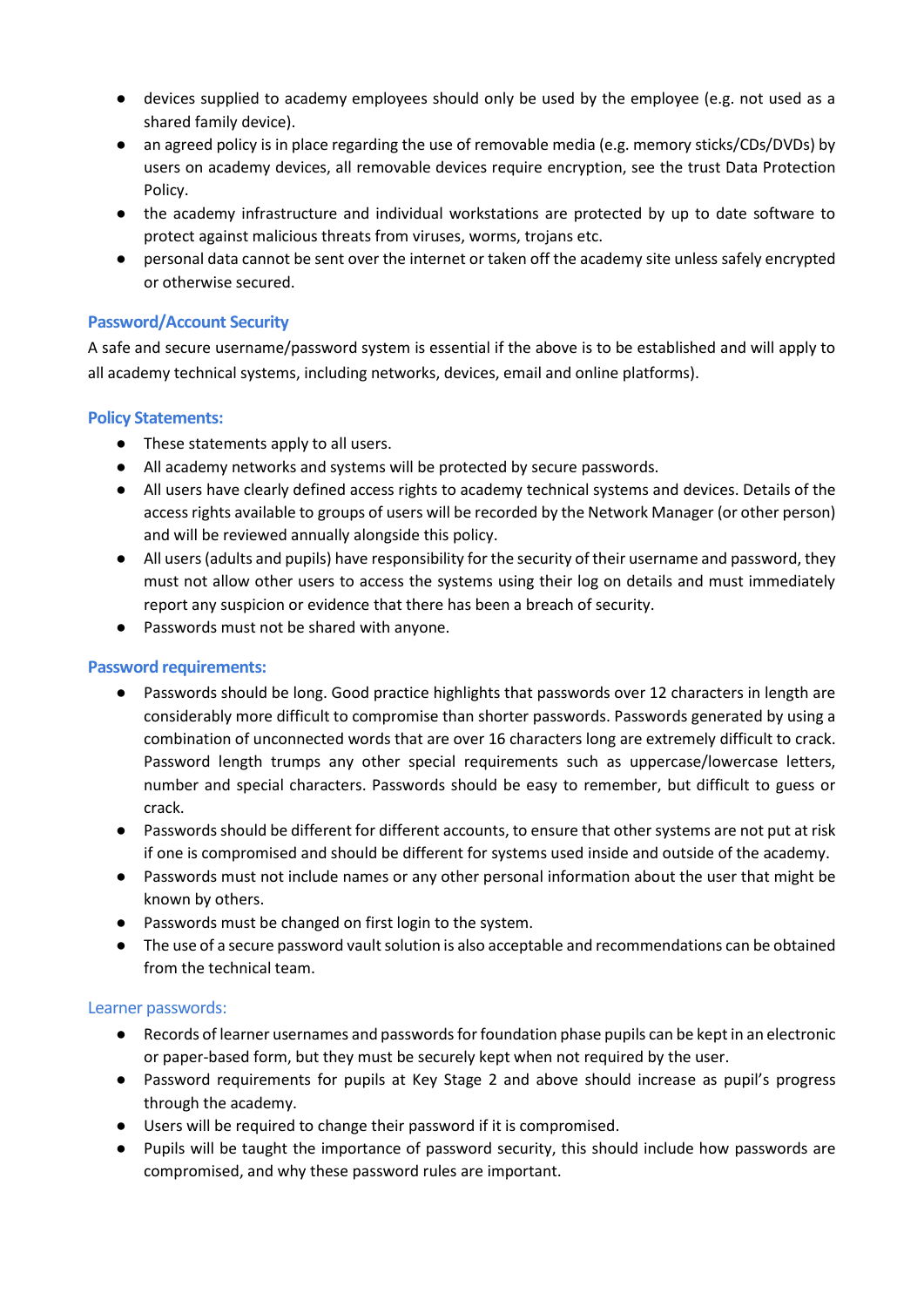#### **Notesfor technical staff/teams**

- Each administrator should have an individual administrator account, as well as their own user account with access levels set at an appropriate level. Consideration should also be given to using two factor authentication for such accounts.
- Under no circumstances should an administrator account be used for any day to day tasks such as web browsing or email access.
- An administrator account password for the academy systems should also be kept in a secure place e.g. academy safe. This account and password should only be used to recover or revoke access.
- Any digitally stored administrator passwords should be hashed using a suitable algorithm for storing passwords (e.g. Bcrypt or Scrypt). Message Digest algorithms such as MD5, SHA1, SHA256 etc. should not be used.
- It is good practice that where passwords are used there is a user-controlled password reset process to enable independent, but secure re-entry to the system. This ensures that only the owner has knowledge of the password.
- Where user-controlled reset is not possible, passwords for new users, and replacement passwords for existing users will be allocated by the technical. Good practice is that the password generated by this change process should be system generated and only known to the user. This password should be temporary and the user should be forced to change their password on first login. The generated passwords should also be long and random.
- Suitable arrangements should be in place to provide visitors with appropriate access to systems which expires after use.
- Network accounts are "locked out" following several successive incorrect log-on attempts.
- Passwords shall not be displayed on screen, and shall be securely hashed when stored (use of oneway encryption).
- All equipment must have its default credentials changed prior to being put into service, the new password must be tested and verified.
- All staff accounts must be created with standard access, if any member of staff requires any privilege elevation this must be agreed by a member of SLT and the Network Manager, details must be recorded for future reference. All elevated access must be frequently reviewed, amended and recorded as required.

# **Training/Awareness:**

Members of staff will be made aware of the academy's password policy:

● at induction

Pupils will be made aware of the academy's password policy:

● in lessons

# **Audit/Monitoring/Reporting/Review:**

The Technical Team will ensure that full records are kept of:

- User Ids and requests for password changes.
- User logons.
- Security incidents related to this policy.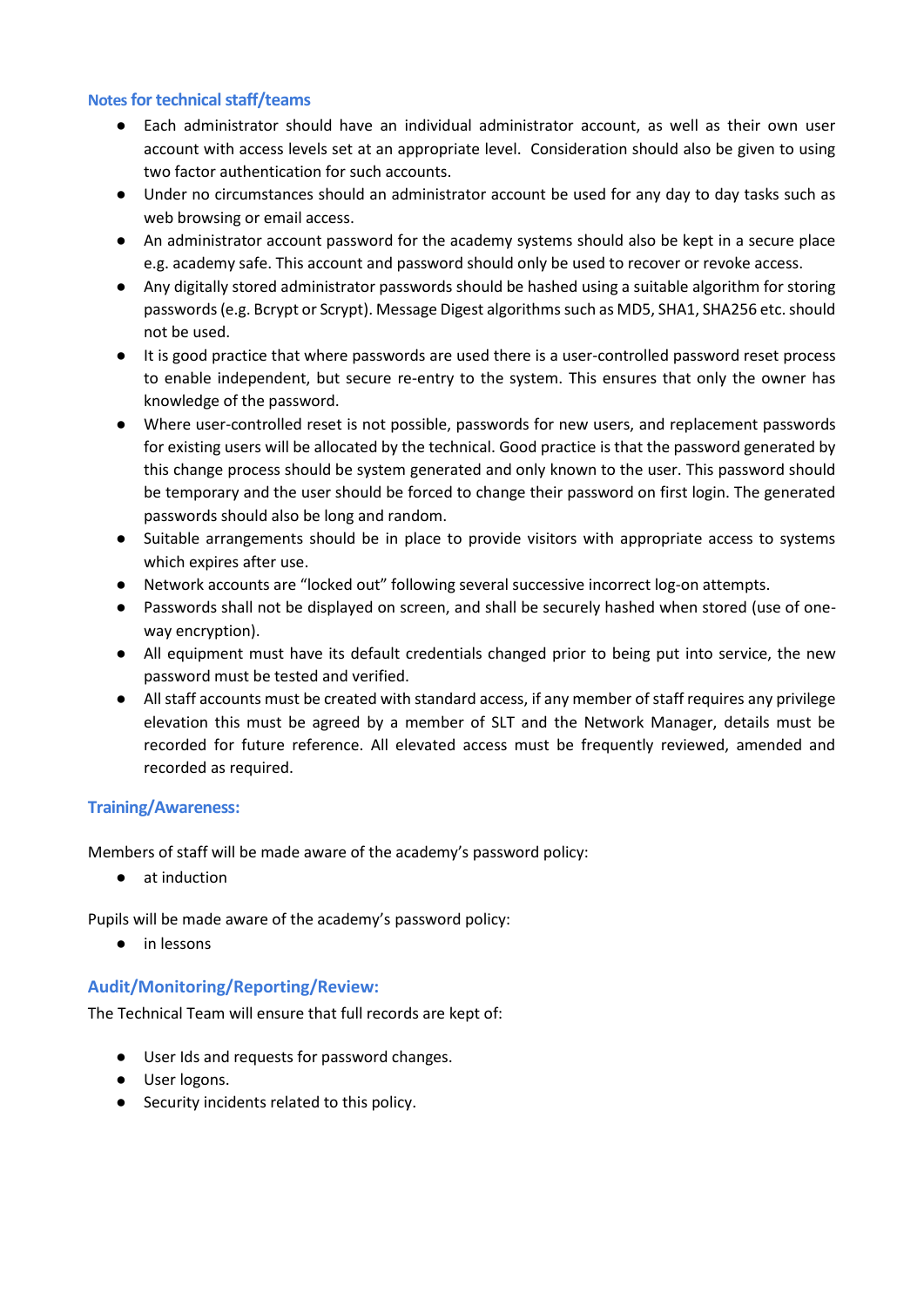# **Filtering**

# **Introduction**

The filtering of internet content provides an important means of preventing users from accessing material that is illegal or is inappropriate in an educational context. The filtering system cannot, however, provide a 100% guarantee that it will do so, because the content on the web changes dynamically and new technologies are constantly being developed. It is important, therefore, to understand that filtering is only one element in a larger strategy for online safety and acceptable use.

#### **Responsibilities**

The responsibility for the management of the academy filtering policy will be held by the Network Manager. They will manage academy filtering, in line with this policy and will keep records/logs of changes and of breaches of the filtering systems.

To ensure that there is a system of checks and balances and to protect those responsible, changes to the academy filtering service must:

- be logged on the helpdesk system.
- where a substantial change is requested it must be agreed by a member of the SLT team.

All users have a responsibility to report immediately to the technical or safeguarding team any infringements of the academy filtering policy of which they become aware or any sites that are accessed, which they believe should have been filtered.

Users must not attempt to use any programmes or software that might allow them to bypass the filtering/security systems in place to prevent access to such materials.

# **Policy Statements**

Internet access is filtered for all users. Differentiated internet access is available for staff and customised filtering changes are managed by the academy. Illegal content is filtered by the filtering provider by actively employing the Internet Watch Foundation CAIC list and other illegal content lists. Filter content lists are regularly updated and internet use is logged and frequently monitored. The monitoring process alerts the academy to breaches of the filtering policy, which are then acted upon. There is a clear route for reporting and managing changes to the filtering system. Where personal mobile devices are allowed internet access through the academy network, filtering will be applied that is consistent with academy practice.

- The academy manages its own filtering service.
- The academy has provided enhanced/differentiated user-level filtering through the use of the web filtering system. (allowing different filtering levels for different ages/stages and different groups of users – staff/pupils etc.)
- In the event of the technical staff needing to switch off the filtering for any reason, or for any user, this must be logged and carried out by a process that is agreed by a member of the SLT.
- Mobile devices that access the academy internet connection (whether academy or personal devices) will be subject to the same filtering standards as other devices on the academy systems.
- Any filtering issues should be reported immediately to the technical team via the ICT Helpdesk.
- Requests from staff for sites to be removed from the filtered list will be considered by the technical team. If the request is agreed, this action will be recorded and logged.